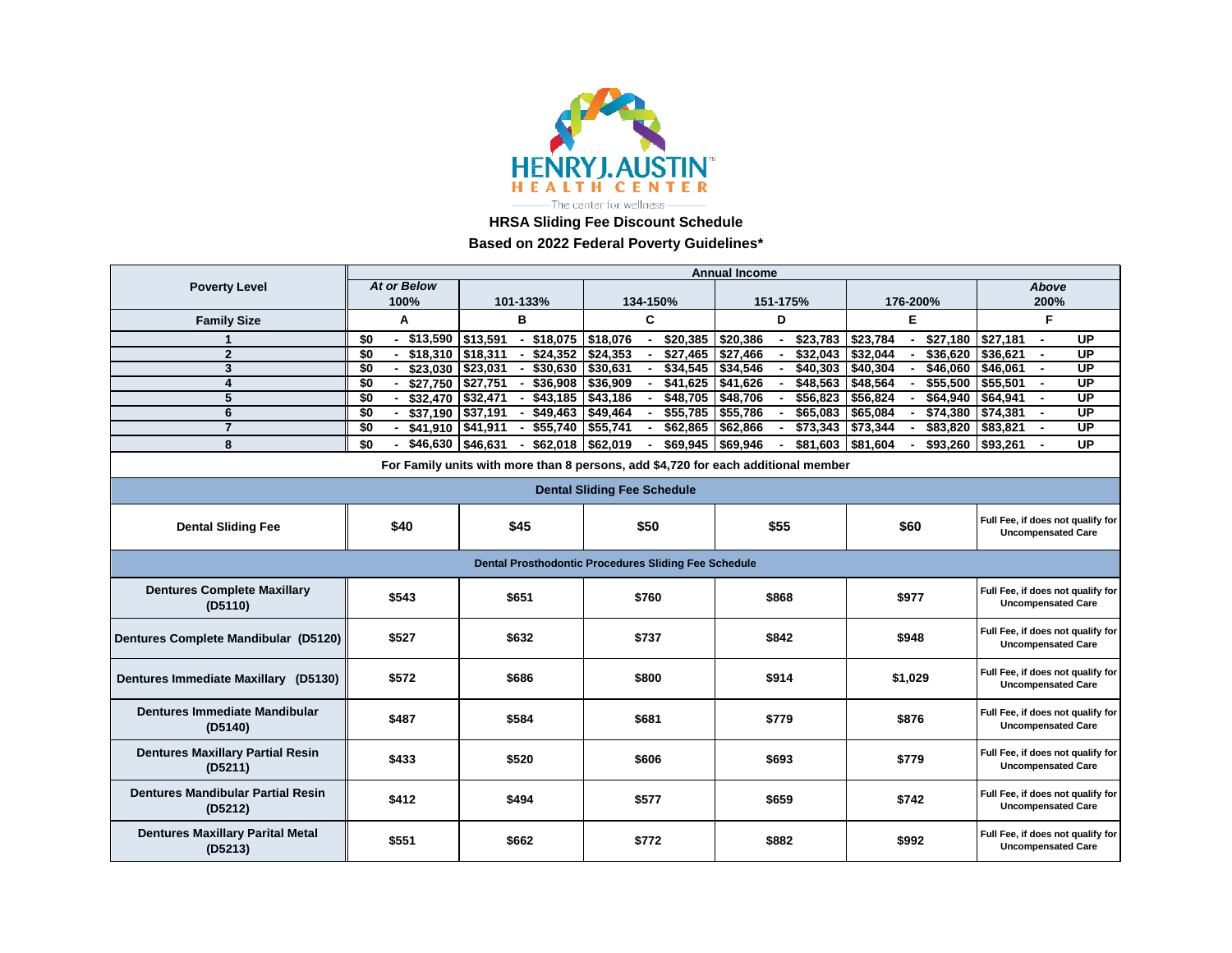| Dentures Mandibular Partial Metal<br>(D5214)                                                      | \$564 | \$677 | \$790 | \$903   | \$1,016 | Full Fee, if does not qualify for<br><b>Uncompensated Care</b> |
|---------------------------------------------------------------------------------------------------|-------|-------|-------|---------|---------|----------------------------------------------------------------|
| <b>Dentures Immediate Maxillary Partial</b><br><b>Resin (D5221)</b>                               | \$504 | \$605 | \$706 | \$807   | \$908   | Full Fee, if does not qualify for<br><b>Uncompensated Care</b> |
| Dentures Immediate Mandibular Partial<br><b>Resin (D5222)</b>                                     | \$576 | \$692 | \$807 | \$922   | \$1,037 | Full Fee, if does not qualify for<br><b>Uncompensated Care</b> |
| <b>Dentures Immediate Maxillary Partial</b><br>Cast (D5223)                                       | \$649 | \$779 | \$909 | \$1,038 | \$1.168 | Full Fee, if does not qualify for<br><b>Uncompensated Care</b> |
| Dentures Immediate Mandibular Partial<br>Cast (D5224)                                             | \$649 | \$779 | \$909 | \$1,038 | \$1,168 | Full Fee, if does not qualify for<br><b>Uncompensated Care</b> |
| <b>Dentures Maxillary Partial Flexible</b><br>(D5225)                                             | \$473 | \$568 | \$662 | \$757   | \$851   | Full Fee, if does not qualify for<br><b>Uncompensated Care</b> |
| <b>Dentures Mandibular Partial Flexible</b><br>(D5226)                                            | \$513 | \$615 | \$718 | \$820   | \$923   | Full Fee, if does not qualify for<br><b>Uncompensated Care</b> |
| <b>Removable Unilateral Partial Denture-</b><br>One Piece Cast Metal, Maxillary (D5282)           | \$347 | \$416 | \$486 | \$555   | \$625   | Full Fee, if does not qualify for<br><b>Uncompensated Care</b> |
| <b>Removable Unilateral Partial Denture-</b><br><b>One Piece Cast Metal Mandibular</b><br>(D5283) | \$347 | \$416 | \$486 | \$555   | \$625   | Full Fee, if does not qualify for<br><b>Uncompensated Care</b> |
| <b>Removable Unilateral Partial Denture-</b><br>One Priece Flexible Base (D5284)                  | \$314 | \$377 | \$440 | \$503   | \$566   | Full Fee, if does not qualify for<br><b>Uncompensated Care</b> |
| <b>Removable Unilateral Partial Denture-</b><br>One Piece Resin (D5286)                           | \$314 | \$377 | \$440 | \$503   | \$566   | Full Fee, if does not qualify for<br><b>Uncompensated Care</b> |
| Repair Broken Complete Denture Base,<br>Manibular (D5511)                                         | \$60  | \$72  | \$84  | \$96    | \$108   | Full Fee, if does not qualify for<br><b>Uncompensated Care</b> |
| Repair Broken Complete Denture Base,<br>Maxillary (D5512)                                         | \$60  | \$72  | \$84  | \$96    | \$108   | Full Fee, if does not qualify for<br><b>Uncompensated Care</b> |
| <b>Replace Denture Teeth Complete</b><br>(D5520)                                                  | \$53  | \$63  | \$74  | \$84    | \$95    | Full Fee, if does not qualify for<br><b>Uncompensated Care</b> |
| Repair Resin Partial Denture Base,<br><b>Mandibular</b><br>(D5611)                                | \$70  | \$84  | \$98  | \$112   | \$126   | Full Fee, if does not qualify for<br><b>Uncompensated Care</b> |
| <b>Repair Resin Partial Denture Base,</b><br>Maxillary (D5612)                                    | \$68  | \$81  | \$95  | \$108   | \$122   | Full Fee, if does not qualify for<br><b>Uncompensated Care</b> |